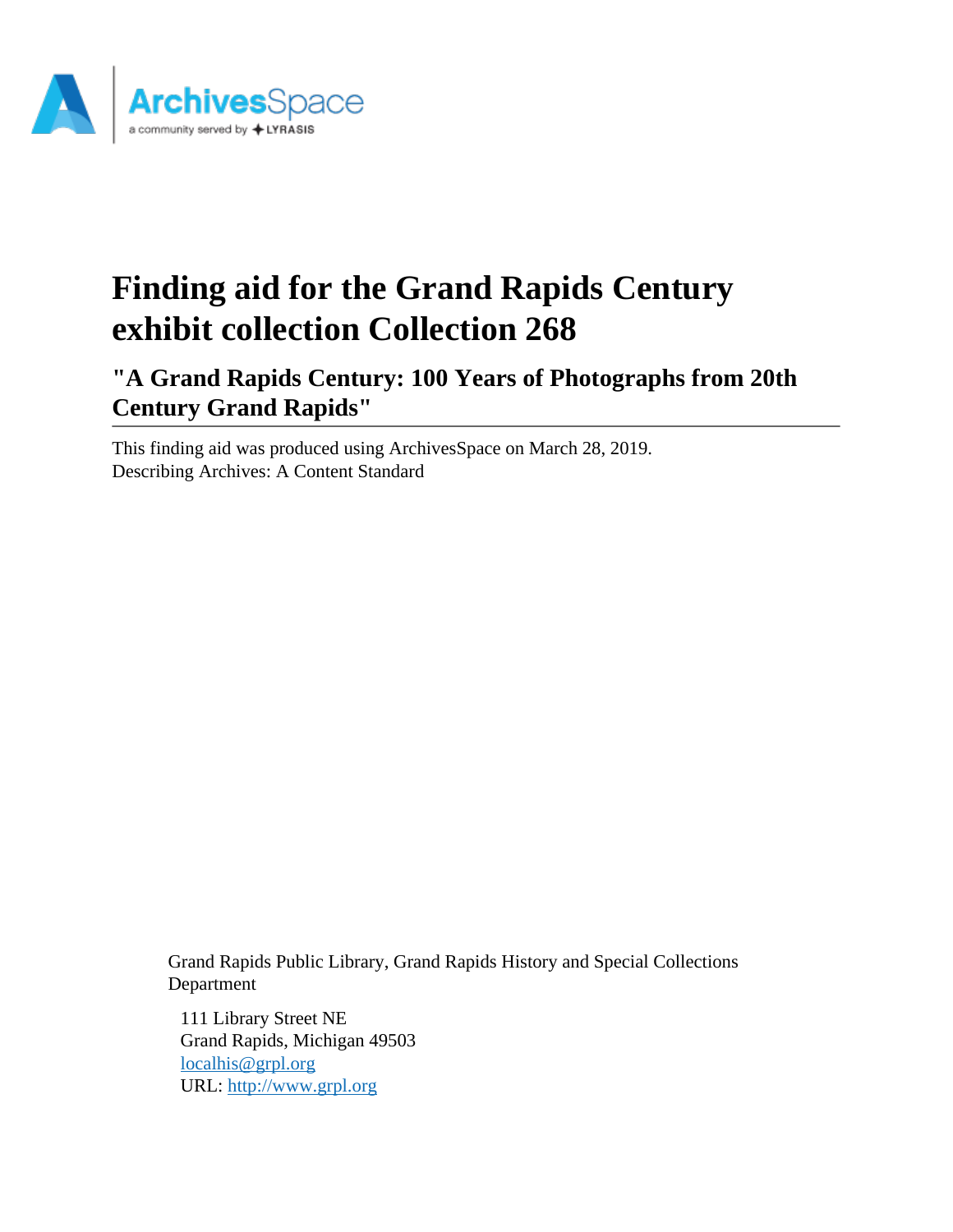# <span id="page-1-0"></span>**Table of Contents**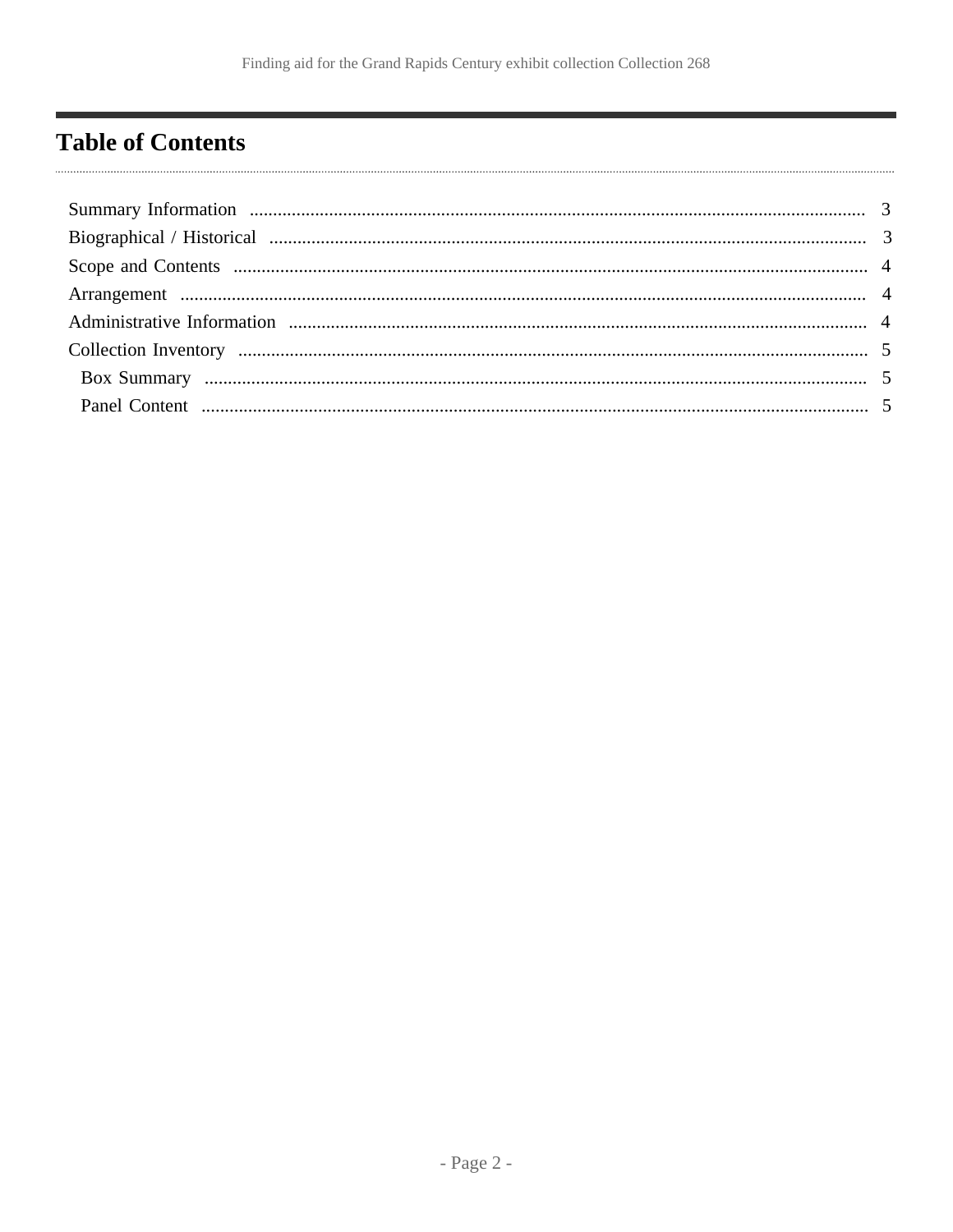# <span id="page-2-0"></span>**Summary Information**

| <b>Repository:</b>                  | Grand Rapids Public Library, Grand Rapids History and Special<br><b>Collections Department</b>                                                                                                                                                                                                                                                                                                                                                                                                                         |  |
|-------------------------------------|------------------------------------------------------------------------------------------------------------------------------------------------------------------------------------------------------------------------------------------------------------------------------------------------------------------------------------------------------------------------------------------------------------------------------------------------------------------------------------------------------------------------|--|
| <b>Title:</b>                       | Grand Rapids Century Exhibit collection                                                                                                                                                                                                                                                                                                                                                                                                                                                                                |  |
| ID:                                 | Collection 268                                                                                                                                                                                                                                                                                                                                                                                                                                                                                                         |  |
| Date [inclusive]:                   | 1900-2000                                                                                                                                                                                                                                                                                                                                                                                                                                                                                                              |  |
| <b>Physical Description:</b>        | 6.6 Linear Feet Seven boxes                                                                                                                                                                                                                                                                                                                                                                                                                                                                                            |  |
| Language of the<br><b>Material:</b> | English                                                                                                                                                                                                                                                                                                                                                                                                                                                                                                                |  |
| Abstract:                           | This collection inludes the photocopies of images and displays used in<br>the wall exhibit "A Grand Rapids Century : 100 Years of Photographs<br>from 20th Century Grand Rapids." The exhibit consisted of images<br>selected by Grand Rapids Public Library local history department<br>staff to represent the various decades of the last century, as Grand<br>Rapids moved into the 21st Century. The photographic images capture<br>the events, buildings and people of Grand Rapids and Kent County,<br>Michigan. |  |

**^** [Return to Table of Contents](#page-1-0)

# <span id="page-2-1"></span>**Biographical / Historical**

The photographs for the exhibit were selected by the staff from the Local History Department, Grand Rapids Public Library, with different staff members taking one or two decades. The final selection was made by department head and City Historian, Gordon Olson. The design and mounting of the inhouse exhibit was done by freelance artist Anna Fraser. The design and mounting of the online exhibit was done by GRPL Reference Staff member Pam Lucas.

Some items, mostly from the 1980s and 1990s, were newly obtained for the exhibit from the parent organization. The larger percentage of the images are in black and white, with more color images toward the end of the century. This exhibit was the last one displayed in the old Ryerson Gallery, Ryerson Library Building, in the year 2000, before the Library moved to temporary quarters for building renovation. The online version has continued to be displayed on the department's web page. Some images exist in this archival collection for the exhibit that are not displayed in the online exhibit.

#### **^** [Return to Table of Contents](#page-1-0)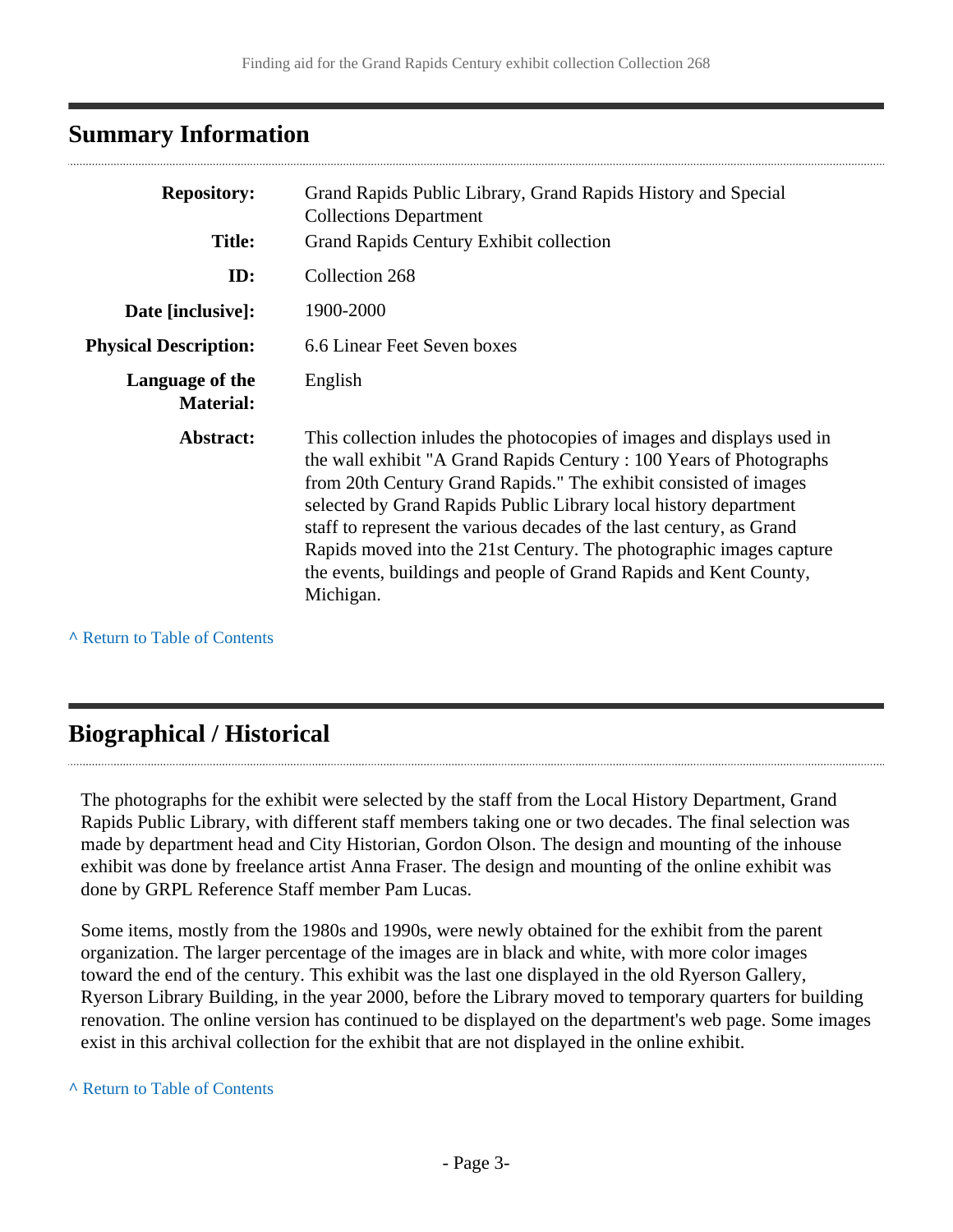# <span id="page-3-0"></span>**Scope and Contents**

The Grand Rapids Century Exhibit includes select images representing specific people, organizations or events which marked the passage of the 20th century in Grand Rapids, Michigan, by decade. The handlist for the exhibit is included in this collection, but is also reproduced within this finding aid, to act as an access tool inventory to the materials.

There is also a computer print out of the Internet version of the exhibit, which provides the illustration with the caption. Some of the items used in the wall exhibit are not included in the online exhibit, due to the lack of copyright permissions for some non-library owned images representing more recent decades.

**^** [Return to Table of Contents](#page-1-0)

## <span id="page-3-1"></span>**Arrangement**

The arrangement of the panels for the in-house exhibit is chronological by decade. One item was also selected from each decade and placed in a museum case to represent "The Changing Face of Downtown Grand Rapids." An image from the title page has been included here, but the title panel itself is no longer available. Images are mounted on crescent board, with a different color board to distinguish each decade.

**^** [Return to Table of Contents](#page-1-0)

# <span id="page-3-2"></span>**Administrative Information**

## **Publication Statement**

Grand Rapids Public Library, Grand Rapids History and Special Collections Department

111 Library Street NE Grand Rapids, Michigan 49503 [localhis@grpl.org](mailto:localhis@grpl.org) URL:<http://www.grpl.org>

## **Immediate Source of Acquisition**

Grand Rapids Public Library staff and other miscellaneous.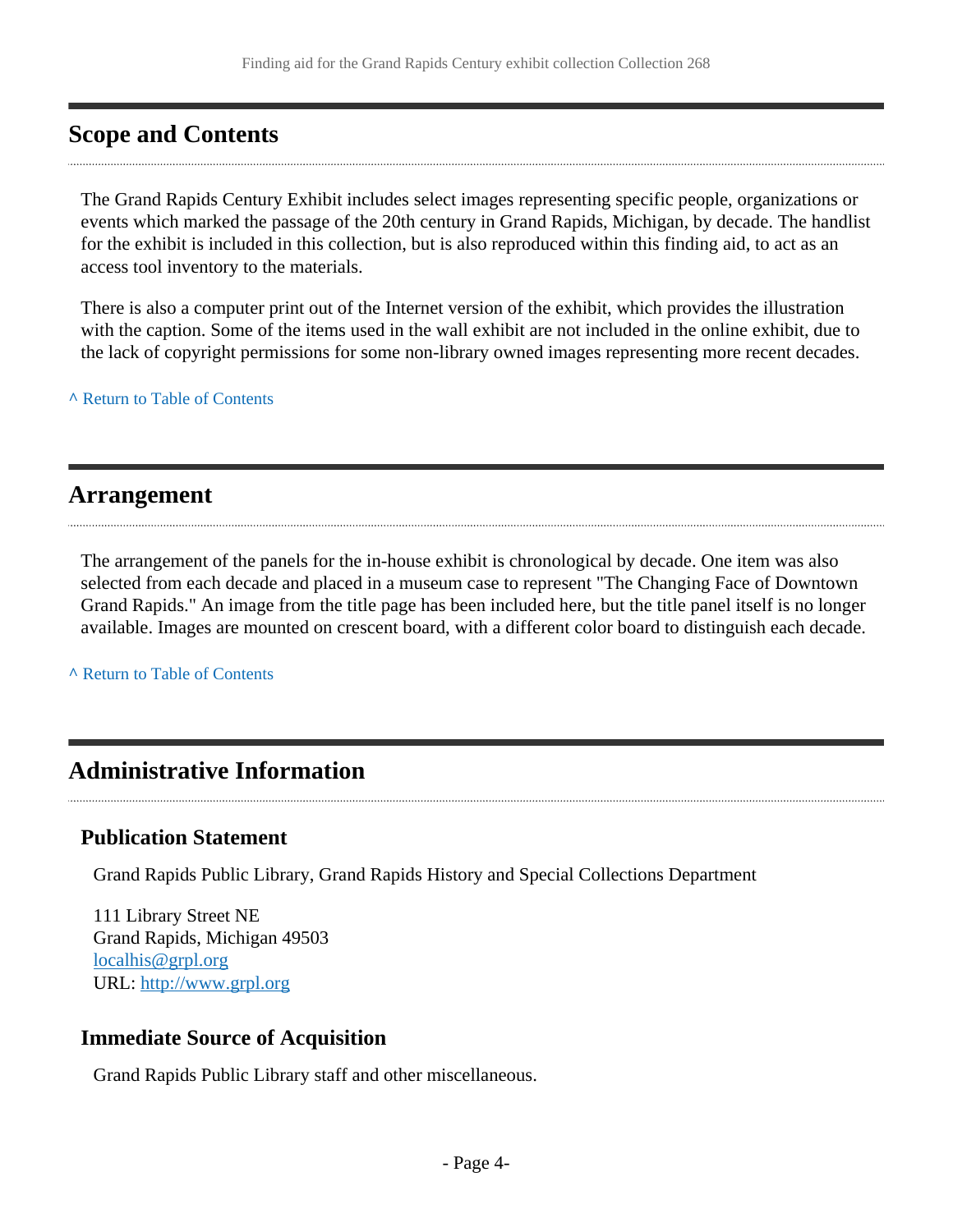#### **^** [Return to Table of Contents](#page-1-0)

# <span id="page-4-0"></span>**Collection Inventory**

## <span id="page-4-1"></span>**Box Summary**

| <b>Title/Description</b> | <b>Instances</b> |
|--------------------------|------------------|
| Documentation            | Box 1            |
| "Changing Face" Images   | Box 2            |
| <b>Oversized Images</b>  | Box 2            |
| Decade labels            | Box 2            |
| Boards, 1900-1920        | Box 3            |
| Boards, 1930-1960        | Box 4            |
| Boards, 1970-1999        | Box 5            |
| Oversized                | Box 6            |
| Oversized                | Box 7            |

#### **^** [Return to Table of Contents](#page-1-0)

## <span id="page-4-2"></span>**Panel Content**

#### **Scope and Contents**

This series includes the text for the exhibit's panels. For the originals and their locations, see Boxes 3-5.

| <b>Title/Description</b> | <b>Instances</b> |
|--------------------------|------------------|
| 1900-1910                | $Box$ 3          |

### **Exhibit Captions**

- 1 In 1905, Grand Rapids auto maker Walter Austin (at the wheel) made this 50 horse-power automobile for Mr. and Mrs. Charles B. Judd (seated in back). [Austin Automobile Collection 143-2]
- 2 Grand Rapids got a new library building in 1904 thanks to Chicago financier Martin Ryerson, who donated the building in memory of his mother, who had grown up in Grand Rapids. [GRPL Photo Col. 54-11-6]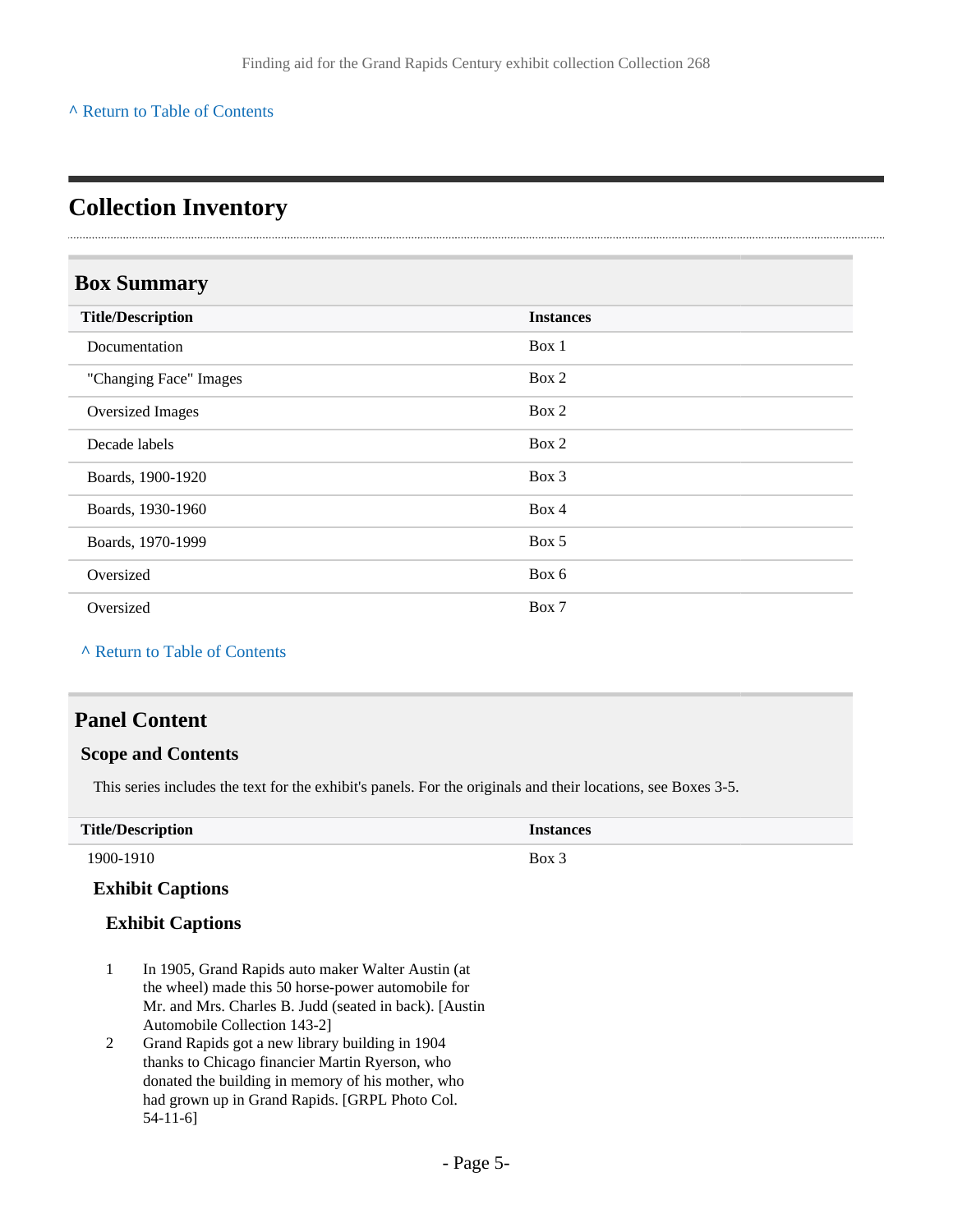- 3 The career of George Perry, mayor of Grand Rapids at the beginning of the new century, was tainted by election scandals and a corrupt effort to build a water pipe-line to Lake Michigan. [GRPL Photo Collection 54-32-48]
- 4 When the Grand River flooded in the spring of 1904, water reached nearly to John Ball Park, turning West Side streets into waterways like the canals of Venice. [The Flood in Grand Rapids : photographic views of the inundated sections of the City, March 25-29, 1904. Grand Rapids : Dean-Hicks Printing Co., 1904. pg. [3] ]
- 5 Destruction rained down on the people who lived on Clancy Street, below Lookout Hill, when the water reservoir burst in 1900. [Belknap Park Reservoir Flood/Landslide. Grand Rapids Public Library Cyanotype Collection. 87-1-5.]
- 6 When the sheet metal workers marched in this turnof-the-century Labor Day parade, they sported tin umbrellas they had made for the occasion. [Stephen Stover Glass Negative #26, Col. 128-5-5. Labor Day Parade]
- 7 Furniture makers dominated Grand Rapids economy in 1900. Over 60 local factories turned out handcrafted pieces for customers throughout the nation. [R.W. Irwin-Phoenix Furniture. Interior, 1903. Furniture Manufacturers Assoc. Collection 84-17-10]
- 8 Several farmers markets, like this Leonard Street operation, brought fresh vegetables and fruit to urban dwellers early in the century. [City Market. GRPL Photo Collection 54-7-4]
- 9 Grand Rapids' women's curling team was a notable exception to the turn-of-the-century attitude that women should not participate in competitive sports. [1908. GRPL Photo Collection 54-7-26]
- 10 At the beginning of the new century Ramona Park was a popular picnic and boating area with a few other amusements like this carousel. [GRPL Photo Collection 54-42-10, O.A. Brothers, photographers]
- 11 Reed's Lake was a popular water recreation spot in the early 1900s, with the steamboats Major Watson and Hazel A offering five-cent rides. [Reed's Lake, looking N. toward the Lakeside Club. Major Watson on left. Hazel A on right. ca. 1900. News Photographs Collection 33-12-46]
- 12 Declared by many to be, pound for pound, the century's greatest fighter, boxer, Stanley Ketchel put Grand Rapids on the nation's sports map when he won the world welterweight and middleweight championships in 1907 and 1908. [GRPL MR Copy Photograph Collection 185-3-1]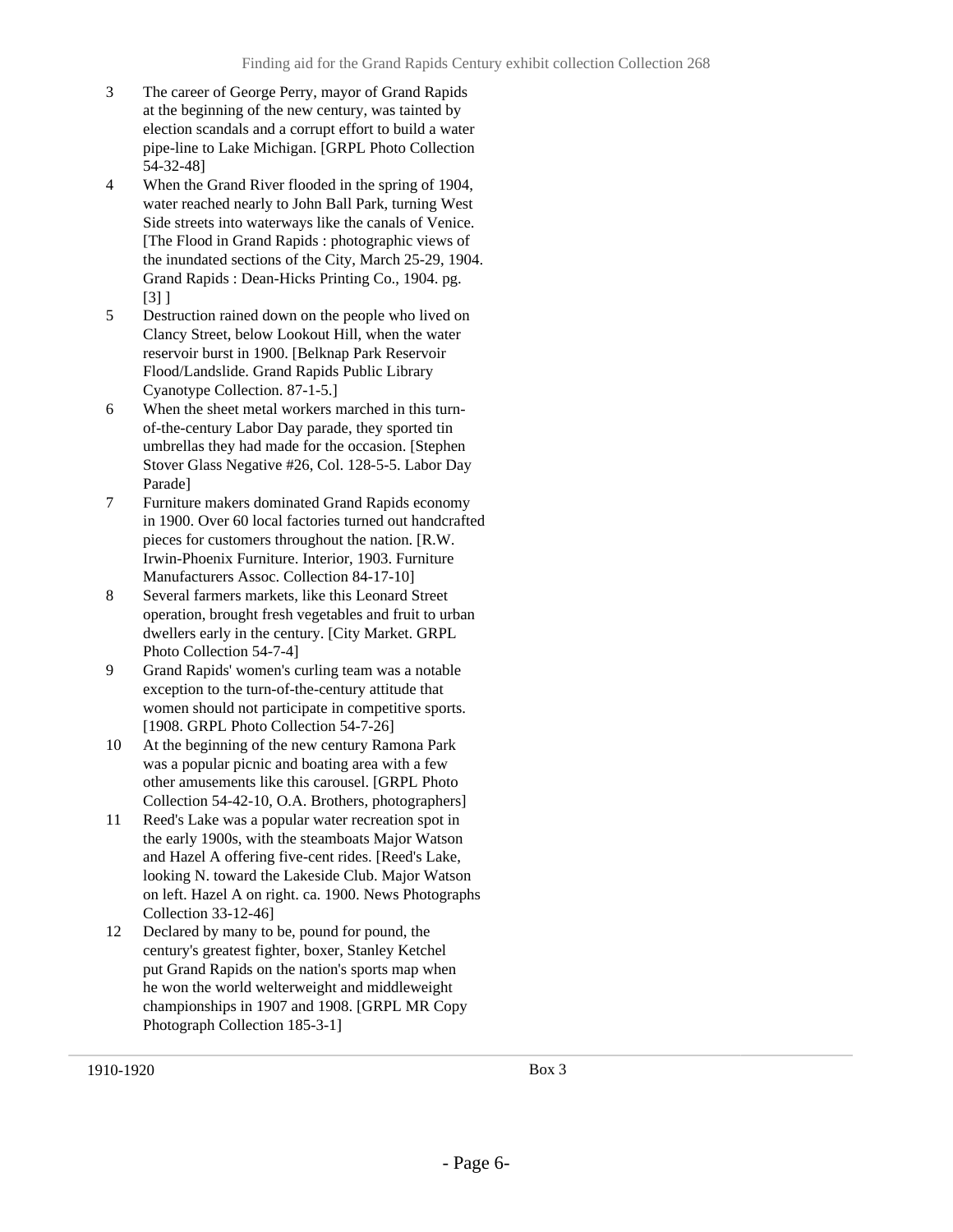## **Exhibit Captions**

- 1 The American Seating women's softball team was one of many athletic teams sponsored by local companies. [GRPL Photo Collection 54-48-14]
- 2 In 1911, one year after the national Boy Scout organization was founded, Grand Rapids leaders held an exposition to attract boys to a local organization. [GRPL Photo Collection 54-5-15]
- 3 Opened in 1915, the Pantlind Hotel, now the Amway Grand Plaza, continues to offer Grand Rapids' finest accommodations. [GRPL Photo Collection 54-4-11]
- 4 When it went on line in 1912, the Grand Rapids' Monroe Avenue water filtration plant assured residents a consistent supply of clean water. [GRPL Post Card Collection 78-2-94]
- 5 Completed in 1914, the new Grand Rapids YMCA building was one of several additions to the urban landscape in the first two decades of the 20th century. [GRPL Post Card Collection 78-2-83]
- 6 Testimony to a large and active membership, the Masonic Temple has been a Fulton Street landmark since it opened in 1915. [GRPL Photo Collection 54-19-8. Camera Shop photo]
- 7 In 1911, striking furniture workers stopped work in nearly all the city's factories. Here two strike leaders meet beneath a sign announcing the Lyric Theatre's support for the workers. [Union leader Gerritt VerBerg at right. GRPL MR Copy Photo Collection 185-1-75]
- 8 Like the rest of the nation, these workers at the Grand Rapids War Relief headquarters rallied to the cause after the United States entered World War I. [War Relief Headquarters, Pantlind Block May 1916-May 1919. GRPL Photo Collection 54-48-11]
- 9 Recent immigrants, like these American Seating workers, often attended "Americanization" classes held in the factory after their work shifts were completed. [YMCA Industrial Service. GRPL Photo Collection 54-48-14]
- 10 Women were still campaigning for the right to vote in 1912 when this photograph was taken of the state headquarters for the Michigan Equal Franchise Association in what is now the McKay Tower Building. [Mrs. Jones/Rowe/Hamilton/Blake/Russell. GRPL Photo Collection 54-48-8]
- 11 Victory in World War I was celebrated by a huge parade through downtown. [Armistice Parade. GRPL Photo Collection 54-4-17]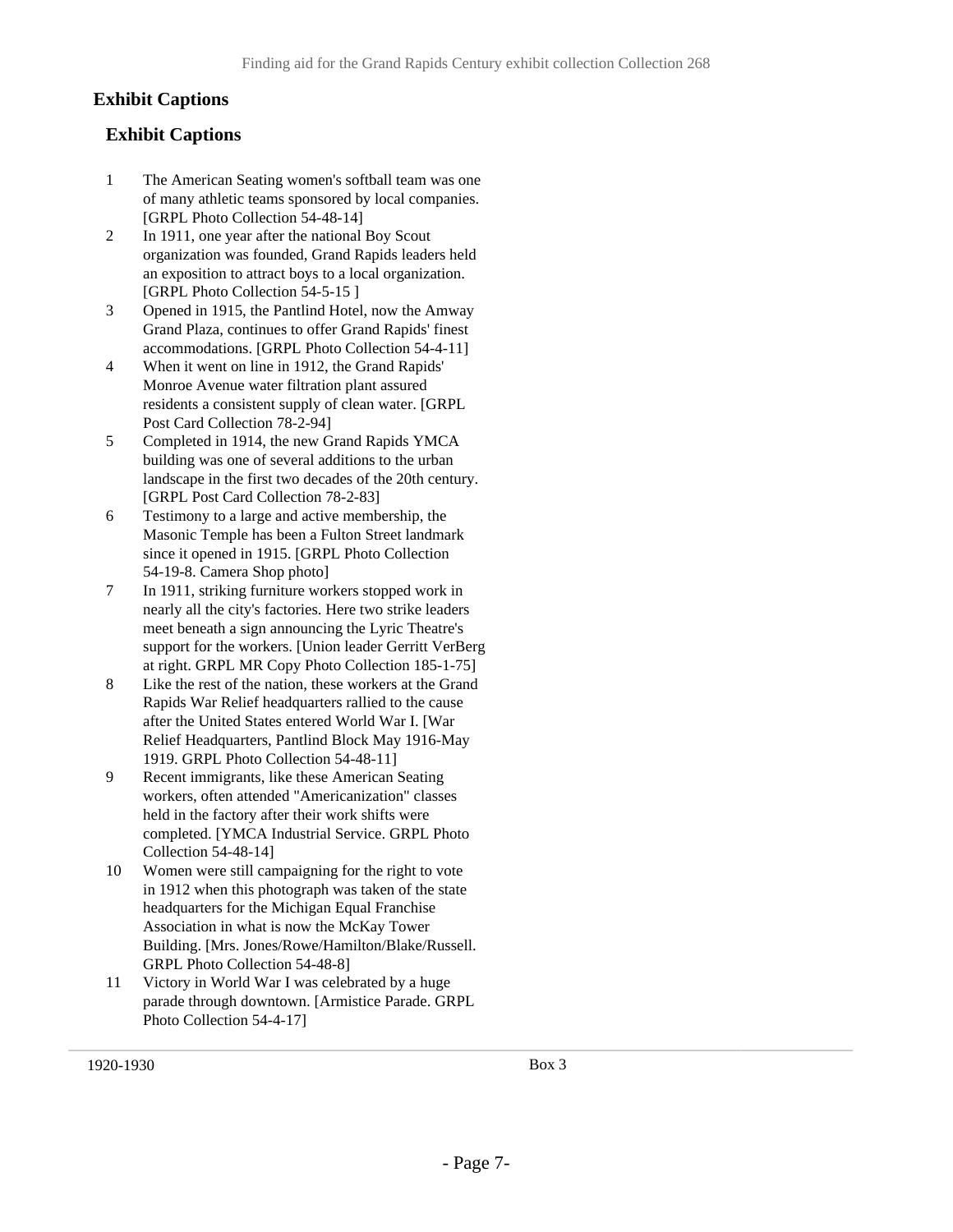## **Exhibit Captions**

## **Exhibit Captions**

- 1 The Stout Air Service brought regularly scheduled passenger service to Grand Rapids in 1926. Two years later they proudly boasted of making the first furniture shipment by air. [Morris Photo Col.#31. 43-1-1]
- 2 Beginning in 1924, radio brought news and entertainment programs into Grand Rapids homes. [Pictorial History of Grand Rapids Collection 138-3-1]
- 3 Introduced to the city in 1877, telephone service was coordinated by "operators" at the busy central Bell Telephone building on Fountain Street when this photograph was taken in 1922. [Michigan Bell Telephone. GRPL Photo Collection 54-19-21]
- 4 Built in 1925, the Fine Arts Building, now part of the Amway Grand Hotel was designed to be a showplace for furniture made in Grand Rapids. [Fine Arts Building Construction, ca. 1925. Morris Photo Col. #80. 43-1-2]
- 5 By the 1920s, Butterworth Hospital, founded in 1877, was an important Grand Rapids landmark. [GRPL Photo Collection 54-5-30. Camera Shop photo]
- 6 Concerned about the city's high rate of infant mortality in the early years of the century, socially conscious women formed seven infant clinics, such as this one at 112 Louis NW, to instruct new mothers in the care of their babies. [Clinic for Infant Feeding. Grand Rapids Historical Society Records. 141-10-17.]
- 7 Although ultimately unsuccessful, Prohibition rallied social reformers across the nation and closed local bars and saloons for nearly 15 years. [Dorothy Keister Collection. 101-1-17]
- 8 "Open Air" classrooms were introduced in the public schools in the 1920s to prevent the spread of tuberculosis. [Open Air Classroom, West Leonard, 1923. Acc. 86.150. Tuberculosis Soc. Of Michigan. Anti-TB scrapbooks. Camera Shop]

#### 1930-1940

### **Exhibit Captions**

## **Exhibit Captions**

- 1 Christmas Seals were a 1930s effort to raise money for the battle to fight tuberculosis. [Acc. 86.150. Tuberculosis Soc. Of Michigan. Anti-TB scrapbooks. Robinson Studio Photo. ]
- 2 Although the company lasted only three years, excited residents desperately hoped the first DeVaux-Hall automobile would bring success and jobs when it rolled off the assembly line in 1933. [Robinson Studio Collection Photo. 125-934-2.]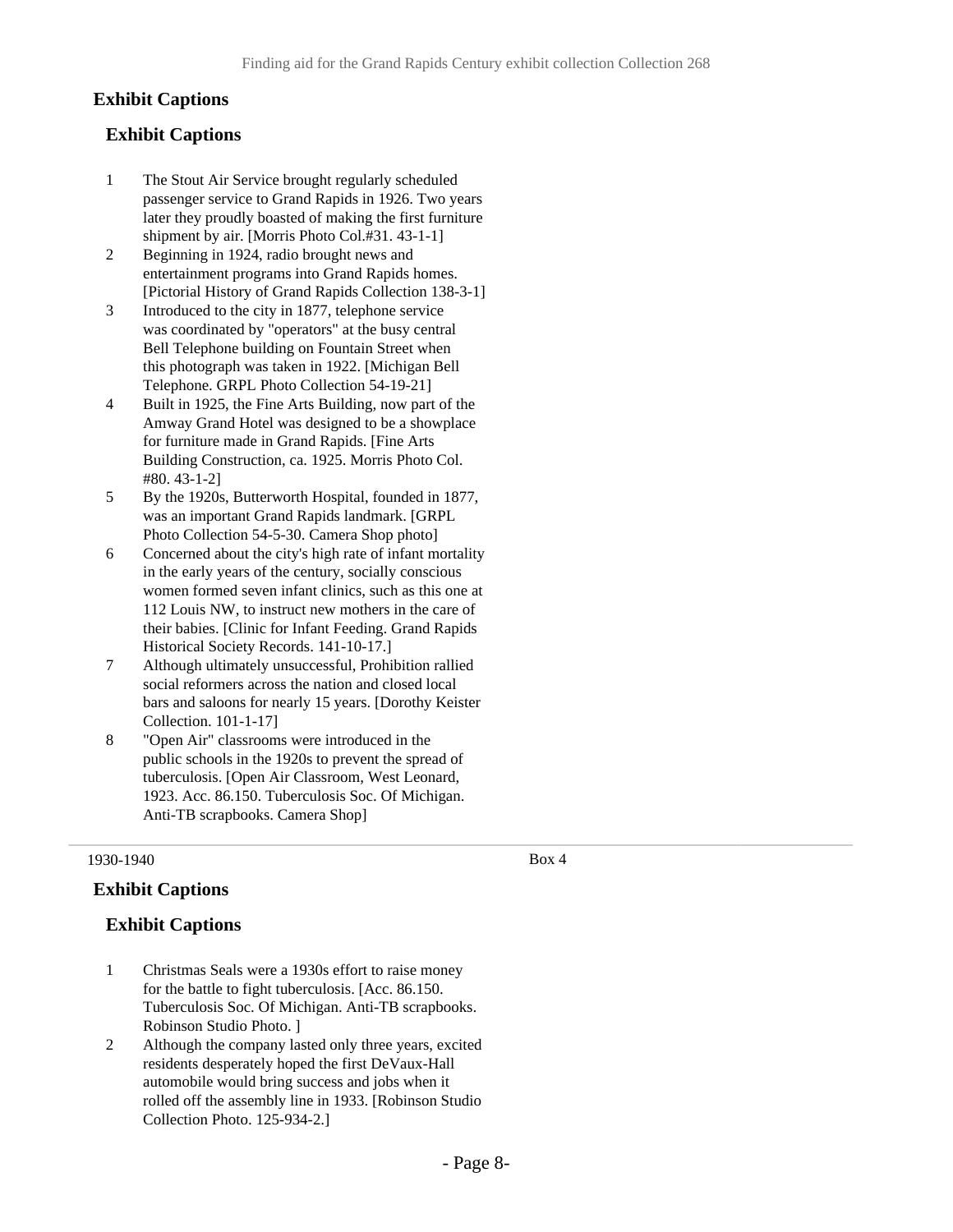- 3 Built in 1936, the 82-year-old Grand Rapids Public Museum used a combination of local funds and Federal New Deal money to provide a new home for the one of the Midwest's oldest museums. [GRPL Photo Collection 54-11-8]
- 4 Kent County Airport officials produced this scale model in 1938 to help skeptics better visualize their expansion plans. [Thomas E. Walsh Papers. 75-31- Scrapbook 4]
- 5 During the Great Depression, Grand Rapids Fire Stations were used as milk distribution points to children from needy families. [Grand Rapids City Welfare Department. Scrip Labor Collection. 67-1-3]
- 6 With people out of work and in need of food, Grand Rapids city government hired women to can fruit and vegetables for consumption by needy families. [Grand Rapids City Welfare Department. Scrip Labor Collection. 67-1-2b]
- 7 IK's Little White-Front Barbecue on west Bridge Street was one local family's response to the hard times of the 1930s. [Morris Photo Col. #111. 43-1-3]
- 8 George Welsh, Grand Rapids best known politician, served as Grand Rapids City Manager from 1929 to 1932, and then as Mayor from 1938 to 1950. [GRPL Photo Collection 54-37-22]
- 9 Built in 1932, construction of Grand Rapids' Civic Auditorium created publicly funded jobs during the early years of the Great Depression, before New Deal programs were created. [Grand Rapids City Welfare Department. Scrip Labor Collection. 67-2-13]
- 10 [Interior of the Regent Theatre. Pictorial History of Grand Rapids Collection. 138-5-19]
- 11 [Exterior of the Regent Theatre. GRPL Photo Collection 54-12-19]
- 12 In an effort to provide income for unemployed men, roadwork such as this Eastern Avenue grading project, was done with hand labor rather than heavy equipment. [Eastern Ave. at Maybelle St. , Nov. 21, 1931. Grand Rapids City Welfare Department. Scrip Labor Collection. 67-2-9]

### **Exhibit Captions**

### **Exhibit Captions**

- 1 Senator Arthur Vandenberg, an isolationist before World War II, became a strong United Nations supporter and member of the United States delegation to the founding meeting in San Francisco. [Speaking at Pantlind, Mar. 23, 1946. Robinson Studio Collection 125-H017930; 125-942-6]
- 2 Jess Elster's baseball team was a fixture on the local sports scene from the 1900s to the 1950s. [Acc. 90.038]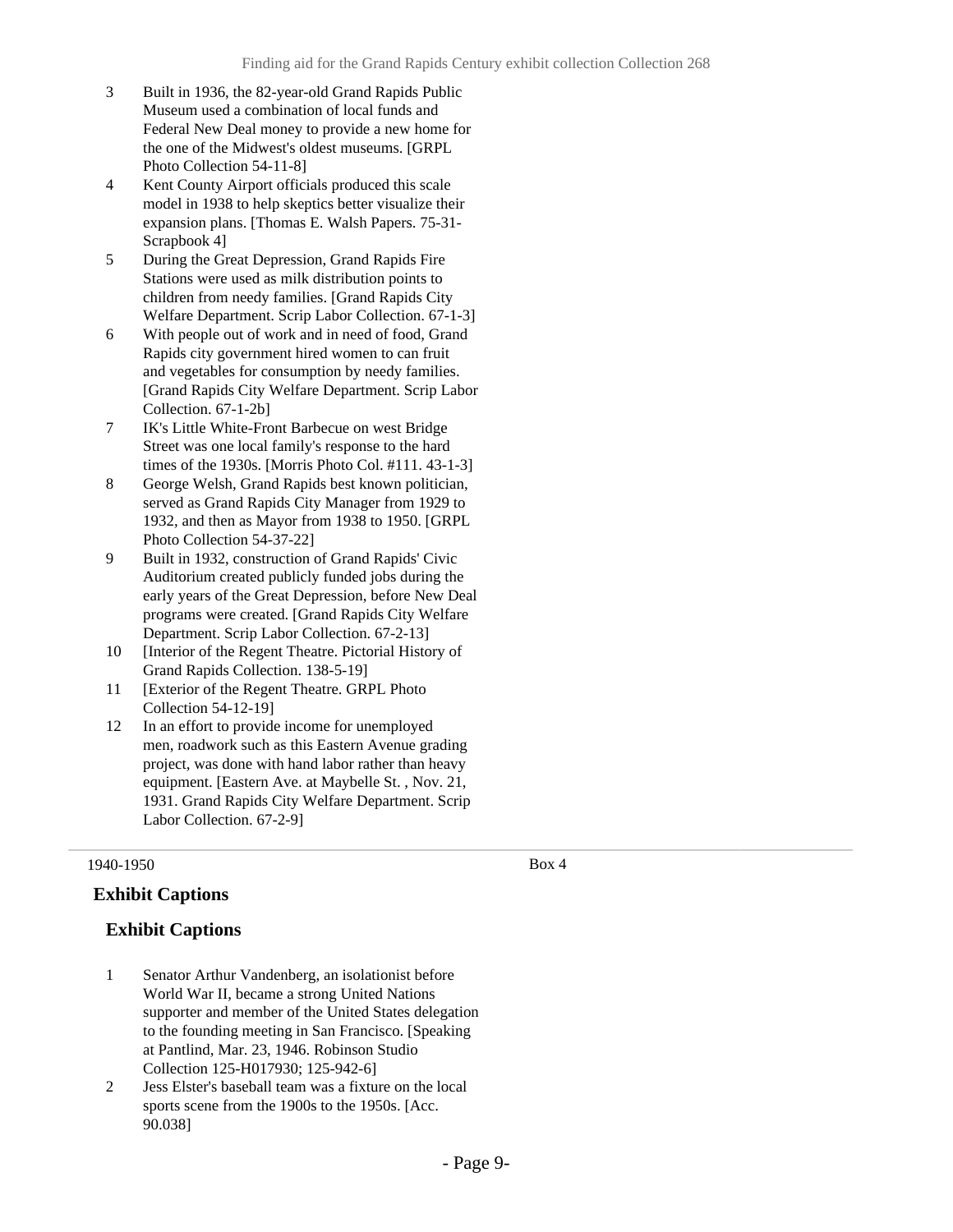- 3 Grand Rapids Press Newsboys picnicked and played at Ramona Park in 1945. [Newsboys on roller coaster, Ramona Park, June 23, 1945. Robinson Studio Collection. 125-HO12045C; 125-942-6]
- 4 Home-grown "Victory Gardens," like this couple's efforts, assured adequate fresh produce at home to replace goods sent to troops overseas. [Oakleigh Rd. Aug. 14, 1943. Robinson Studio Collection. 125- HO18083; 125-942-5]
- 5 On May 23, 1946, Grand Rapids honored Pfc. Dirk Vlug who earned the Congressional Medal of Honor for single-handedly destroying five Japanese tanks in the Philippines. [Robinson Studio Collection. 125- H018120F]
- 6 During World War II, women took jobs in area factories replacing men who had joined the military. [Women in Machine Shop, Interior for Reid Weber, July 15, 1943. Robinson Studio Collection 125- C-020018A]
- 7 Opened in 1949, the new Herpolsheimer store was the first major construction project in postwar Grand Rapids. [GRPH Photo Collection 54-13-18].
- 8 In 1949, Greenville entrepreneur Hendrick Meijer, shown here (third from right) with his family opened a new store on Eastern Avenue, continuing his expansion into the Grand Rapids area. [Meijer's Store #4, 1645 Eastern S.E., Sept. 16, 1949. Meijer Family in front of store. Robinson Studio Collection. 125 #C022,492; 125-924]
- 9 [Dorothy Judd. Robinson Studio Collection 125- H003192A]
- 10 [Citizen's Action Rally, May 12, 1949. Robinson Studio Collection 125-H003102B]
- 11 Supporters of Citizen's Action hung brooms on their homes to indicate their desire to clean up city government. [Mrs. Tierney Sweeping. May 16, 1949. Robinson Studio Collection 125-H017242A].
- 12 Television came to Grand Rapids in 1949 and retailers attracted customers by placing operating sets in their store windows. [Pete's Radio Service. Aug. 2, 1949. Robinson Studio Collection 125-C030,928.]

### **Exhibit Captions**

### **Exhibit Captions**

- 1 Buck Barry hosted an early WOOD television kid's show. [Wood TV, Jan. 21, 1956. Robinson Studio Collection. 125-C038073; 125-925.]
- 2 Ritzee Hamburgs was one of the city's first fast food establishments. [6 E. Park Place. Robinson Studio Collection. 125-E2123]
- 3 Fr. Edward L. Eardley, chaplain of St. John's Home, was one of 6,099 Kent County men called to serve in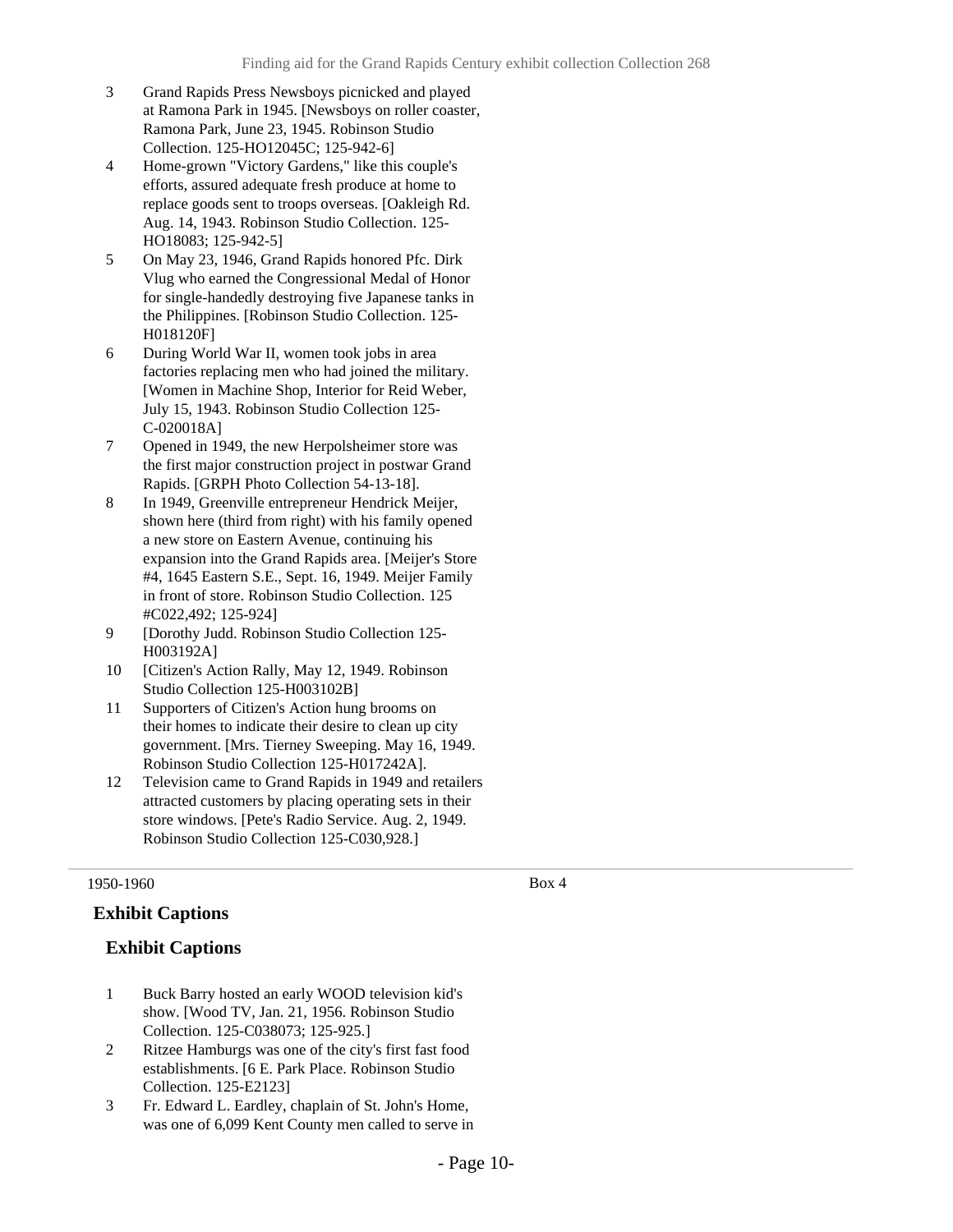the Korean War. [Fr. Eardley leaving for Air Force, May 5, 1952. 125-C040,053A]

- 4 [H.L. Green Co., Interior. Aug. 7, 1952. Robinson Studio Collection 125-E1030]
- 5 [H.L. Green Co., Exterior. + W.T. Grant, Woolworths. 45-69 Monroe Avenue SW, July 16, 1952. Robinson Studio Collection 125-E1020]
- 6 By 1955 when he campaigned from this "mobile office," Gerald R. Ford was a popular four-term incumbent congressman. [Jerry Ford Congressman, Campaign trailer. Sept. 6, 1955. Robinson Studio Collection. 125-C011251B]
- 7 Long known as Metal Office Furniture Company, Steelcase took the name of its most famous office furniture line in 1954 and became the industry leader thanks to a new plant completed in 1958, and a new line of colorful products. [GRPL Photo Collection. Chamber of Commerce Photo. 54-14-14]
- 8 [Gadget Ward, Dottie Naum, Pat Keagle. Robinson Studio Collection 125-C013157E; 125-938-120.]
- 9 [Grand Rapids Chicks, 1953 team. Robinson Studio Collection. 125-C013159; 125-938-98]
- 10 Image not available. Steelcase Sunshine Styling. Do not own catalog, should check on copyright & for permission to use from Steelcase (who I understand doesn't even have their own copy).
- 11 Urban League director Paul Phillips led an effort to reduce racial tension and secure equal access to housing, jobs and education for African-Americans in Grand Rapids [News Photos Collection. 133-2-92]

#### 1960-1970

Box 5

## **Exhibit Captions**

- 1 Evangeline Lamberts became Grand Rapids' first woman city commissioner in 1961. [Campaign poster. GRPL Art & Graphics Collection 224, Acc. No. 91.030b]
- 2 Old Kent Bank president Carl Morgenstern (second from left) joined Kentwood Mayor Peter Lamberts (second from right) and several others to break ground for Woodland Mall in 1968. [Chamber of Commerce Col. 46-24a-36]
- 3 Entrepreneurs Jay Van Andel and Rich DeVos cut the ribbon on their new administrative building in Ada, 1965. [Chamber of Commerce Collection 46-21a-30]
- 4 Image not available. By the time this photo was taken in 1964, 28th Street had become Michigan's second busiest city street. Only Detroit's Telegraph Avenue was busier. [GR Press photo]
- 5 Lt. Roger B. Chaffee selected for the NASA program in 1963, died in a tragic fire while training in 1967.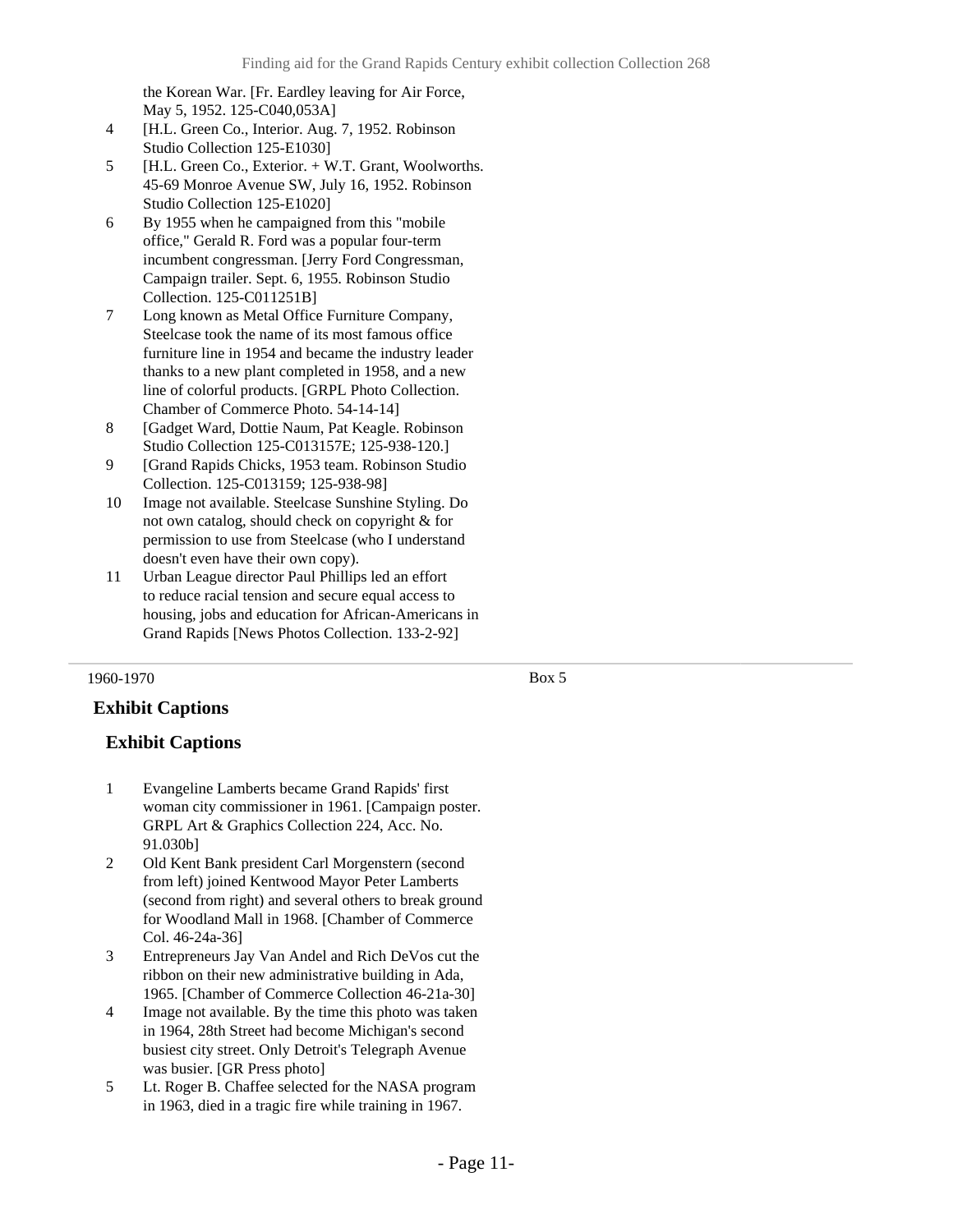[Lt. R.B. Chaffee, ca. 1958. News Photos Collection. 133-1-184]

- 6 The first segment of the U.S. 131 freeway, Grand Rapids' first, opened on December 22, 1961. [Chamber of Commerce Collection 46-27-3]
- 7 Construction of U.S. 131 north from downtown Grand Rapids resulted in the demolition of more than 800 west side homes. [William F. Drueke Photo Col. 212-1-4].
- 8 Downtown urban renewal in the 1960s cleared land between Ionia and Monroe avenues from Lyon and Michigan streets. [Chamber of Commerce Collection 46-26b-43???]
- 9 Mary Stiles made a statement for historic preservation in 1969 when she chained herself to the wrecking ball that was poised to knock down the old city hall clock tower. [GRPL Photo Collection 54-10-25]
- 10 Image not available. Racial strife in Detroit and other cities fueled unrest that boiled over into the streets of Grand Rapids in 1967 [GR Press photo].
- 11 Kent County Airport, opened in November 1963, was officially dedicated with an air show the following summer. [Airport, Interior. GRPL Photo Collection 54-16-15]
- 12 Airport, Exterior. Image not available
- 13 Dedicated in June 1969, Alexander Calder's stabile sculpture, La Grande Vitesse, shown here framing the soon-to-be-torn-down old city hall, quickly became a symbol of Grand Rapids urban renaissance. [Alexander Calder at the Plaza. June 13, 1969. Nancy Mulnix Collection. 1-6-8]

#### 1970-1980

#### Box 5

## **Exhibit Captions**

- 1 Vietnam refugee Pham Huu Duyet was reunited with his daughter and wife at Kent County Airport in 1976. [GR Press Photo]
- 2 Shown here taking the oath of office in 1974, Rev. Lyman Parks became Grand Rapids first African American mayor in 1971. [GR Press Photo]
- 3 A large crowd turned out to welcome Major Joseph Shanahan of Kentwood when he returned home after four and a half years of imprisonment in North Vietnam. [ Grand Rapids Press photo]
- 4 Beginning with the dedication of Alexander Calder's La Grande Vitesse, Grand Rapids attracted thousands of people downtown each year for its annual Festival of the Arts. [Craig VanderLende, photographer, no permission. See 54-8-9]
- 5 xxx
- 6 xxx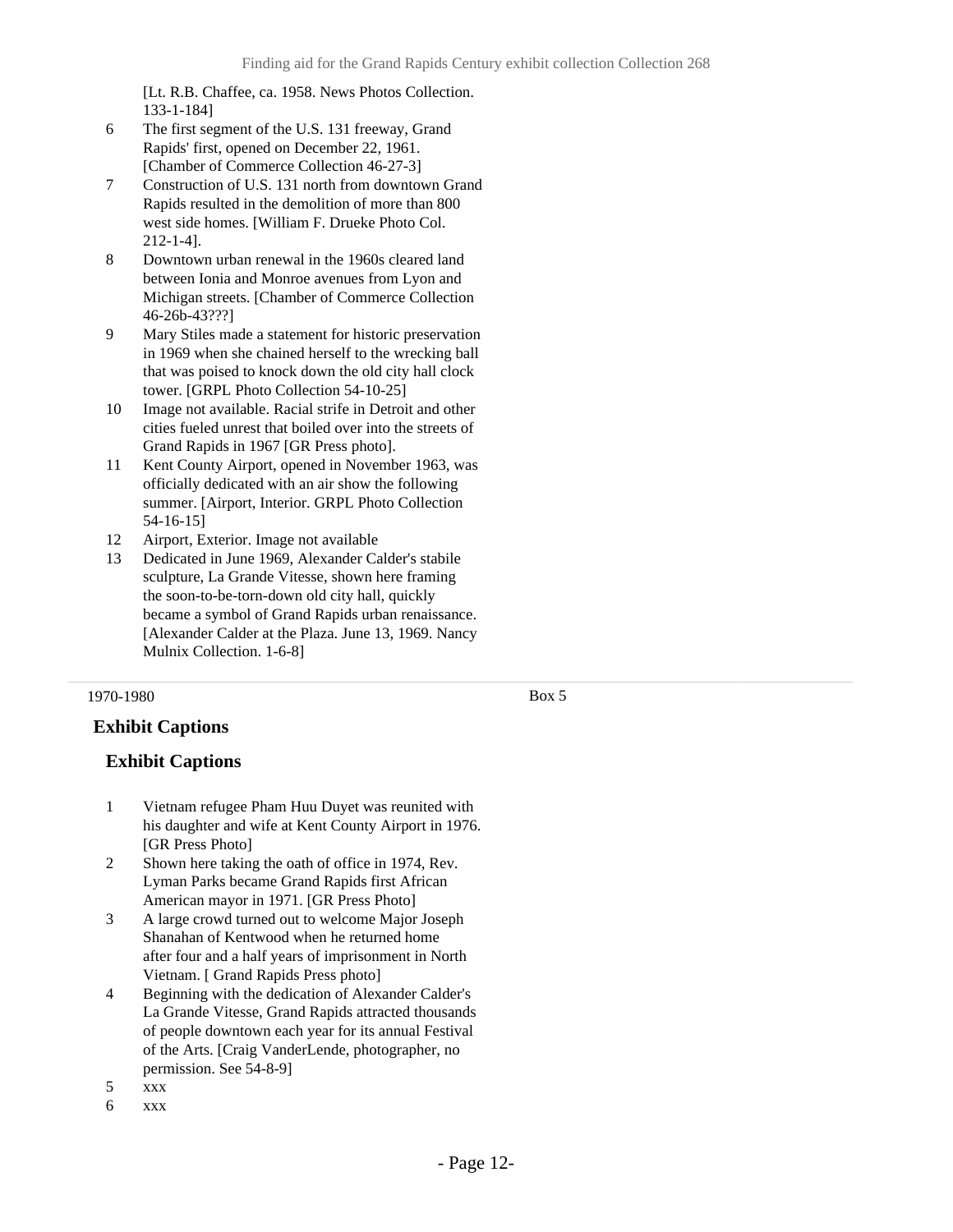- 7 As part of its 1976 Bicentennial celebration, Grand Rapids created a time capsule from this old Apollo training capsule. [GR Press Photo]
- 8 Shortly after he became Vice-President in 1973, Gerald R. Ford returned home to a tumultuous Grand Rapids celebration. [Ford Rally. Chamber of Commerce Collection 46-22c-28]
- 9 [Monroe Ave. 1979. GRPL Urban Renewal Pictorials. #79-046. 118-3-28.
- 10 [Monroe Mall Downtown Construction. GRPL Urban Renewal Pictorials #79-052. 118-3-29]
- 11 [Jerry Ford sworn in as 35th President of U.S. by Chief Justice Warren Burger, Aug. 9, 1974, with Betty Ford looking on. Ralph B. Baldwin Papers. 176-2-2.]
- 12 [Jerry/Betty Ford in Oval office at the White House. Ralph B. Baldwin Papers. 176-2-2]
- 13 [Welcome to Heritage Hill, Historic District. John Douglas Image Collection 226, in processes]
- 14 [Unidentified photo, Heritage Hill. GRPL Photo Collection 54-14-2]

## **Exhibit Captions**

### **Exhibit Captions**

- 1 After Grand Rapids received All-America City designation in 1981, Mayor Abe Drasin purchased a commemorative license plate from Union Bank President David Frey. The bank sold the plates for \$1.00 at all its branches. [Photo courtesy Grand Rapids Press]
- 2 With Senator Carl Levin looking on, Mayor Gerald Helmholdt cut a giant red-white-and-blue cake to launch Grand Rapids' 150th birthday celebration in 1988. [Photo courtesy Grand Rapids Press]
- 3 Led by Richard Gillette and Richard DeVos, a blueribbon committee instrumental in bringing about the Grand Center gathered in the pedestrian walkway over Monroe Avenue connecting Calder Plaza and the Grand Center. Next to DeVos is Mary Ann Keeler, followed by Jack Roberts, Edith Blodgett, Edward Frey, Richard Oele, Lyman Parks, Buck Matthews, Harold Geerdes, John Bissell, Casey Wondergem, and Ben Dean. [Photo courtesy Grand Rapids Press]
- 4 Ground was cleared in 1977 for the construction of the Grand Center, a 60,000 square-foot exhibition hall and a 2,450 square-foot music hall completed in 1980. [DeVos Hall-Grand Center. GRPL Urban Renewal Pictorials. #79-060.118-1-13]
- 5 Dedication of the renovated Amway Grand Plaza Hotel kicked off a weeklong celebration in 1981 capped by the dedication of the Gerald R. Ford Museum. [Photo courtesy Grand Rapids Press]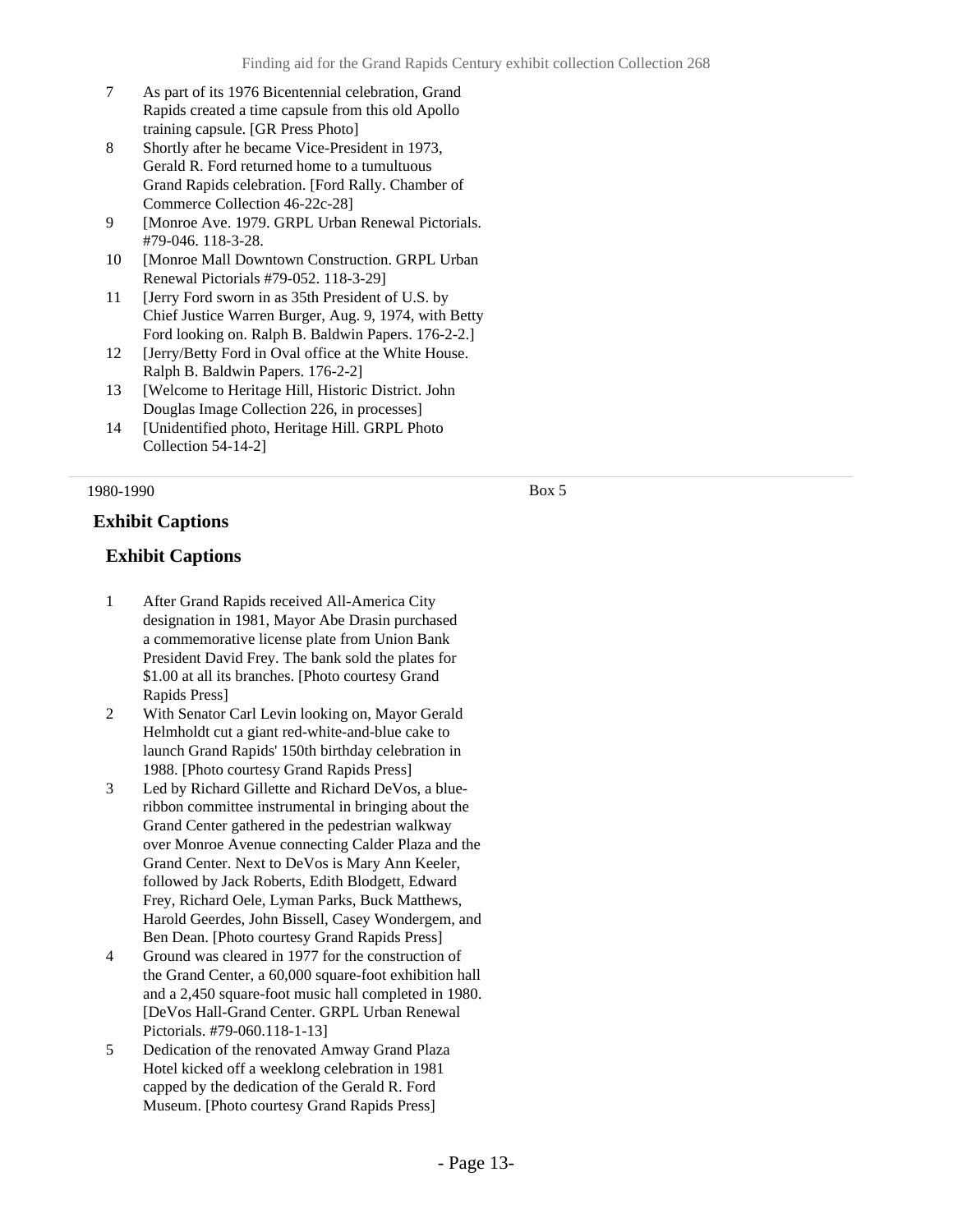- 6 By the end of the 1980s, Grand Valley State University's downtown Eberhard Center saw an estimated 4,000 students pass through its doors each week. [Photo courtesy Grand Valley State University]
- 7 President Ronald Reagan and First Lady Nancy Reagan joined former President Gerald R. Ford and Betty Ford on center stage for the dedication of the Gerald R. Ford Presidential Museum on September 18, 1981. [Photo courtesy Grand Rapids Press]
- 8 Originally dedicated in 1911, Grand Rapids old Federal Building found new life in 1981 when it was rededicated as the home of the Grand Rapids Art Museum, with President Gerald R. Ford cutting the ribbon assisted by Michigan First Lady Helen Milliken and Art Museum President Charles McCallum. [Photo courtesy Grand Rapids Press]
- 9 [Old Federal Building/Post office, converted to new Grand Rapids Art Museum. Source of photo unknown]

**Exhibit Captions**

### **Exhibit Captions**

- 1 As the century drew to a close, plans were underway to renovate the Grand Rapids Public Library, including the Ryerson Building constructed nearly 100 years earlier. [Public Library Renovation. Grand Rapids Public Library photo]
- 2 Offering family fun activities from the opening national anthem to the final out, West Michigan Whitecaps baseball was one of several sports franchises providing entertainment for local fans. [Photo courtesy West Michigan Whitecaps]
- 3 Captured and held prisoner for three weeks during the Persian Gulf War, former resident Melissa Rathbun-Nealy's plight reminded everyone that the impact of international events was never far away. [Photo courtesy Grand Rapids Press]
- 4 A popular venue for sports and entertainment since it was opened in the fall of 1996, Van Andel Arena, has become a major force in the ongoing downtown renovation. [Photo courtesy Grand Rapids-Kent County Convention and Visitors Bureau]
- 5 Along with the Gerald R. Ford Museum and Grand Valley State University's Eberhard Center, the Public Museum of Grand Rapids' new Van Andel Museum Center has dramatically changed the look of downtown west bank of the Grand River. [Photo courtesy Public Museum of Grand Rapids]
- 6 Constructed in 1925, John Ball's statue at the entrance to the John Ball Park Zoo has been a popular attraction for generations of young Grand Rapidians.